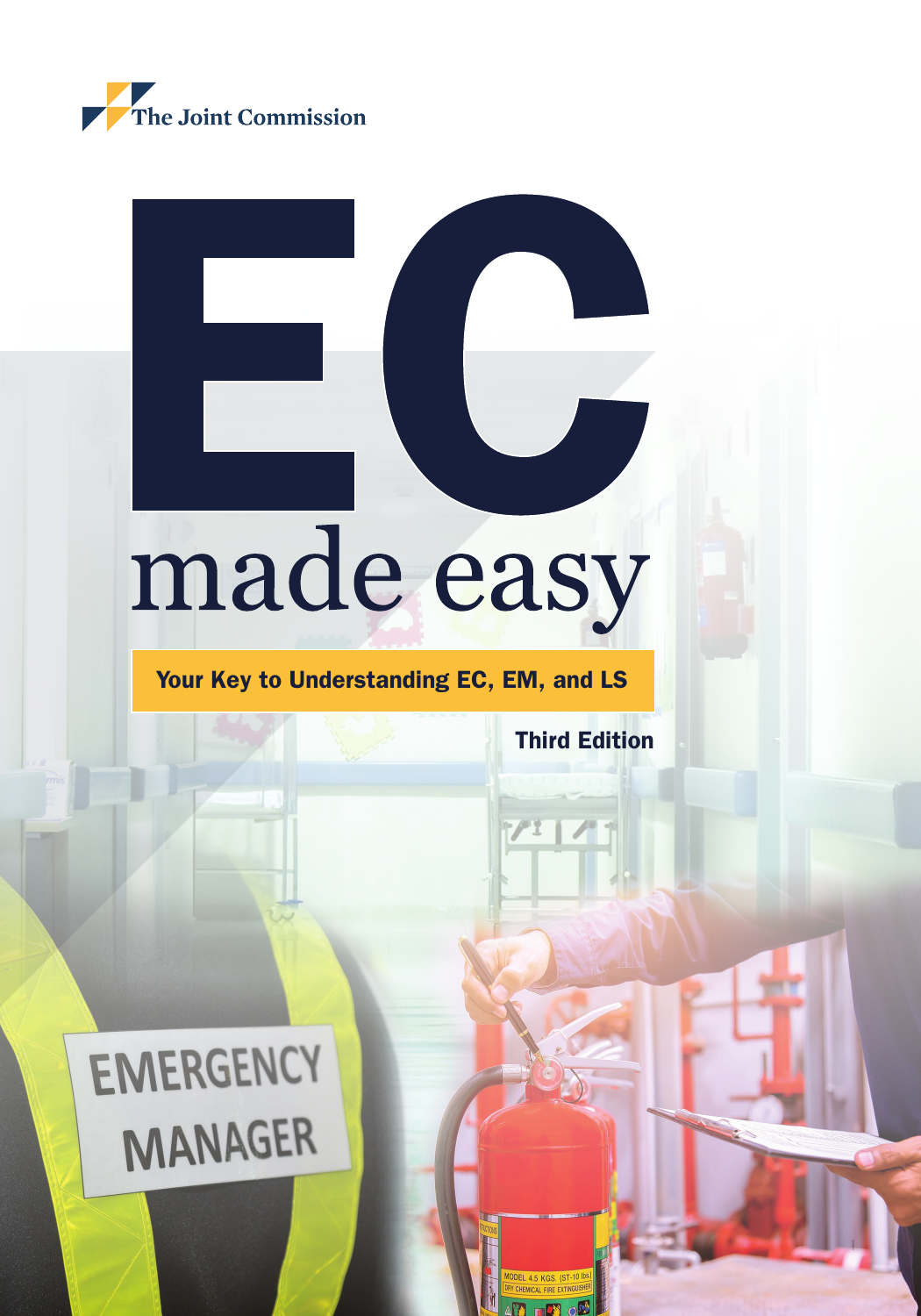#### Joint Commission Resources Mission

The mission of Joint Commission Resources (JCR) is to continuously improve the safety and quality of health care in the United States and in the international community through the provision of education, publications, consultation, and evaluation services.

#### **Disclaimers**

JCR educational programs and publications support, but are separate from, the accreditation activities of The Joint Commission. Attendees at Joint Commission Resources educational programs and purchasers of JCR publications receive no special consideration or treatment in, or confidential information about, the accreditation process. The inclusion of an organization name, product, or service in a JCR publication should not be construed as an endorsement of such organization, product, or service, nor is failure to include an organization name, product, or service to be construed as disapproval.

This publication is designed to provide accurate and authoritative information regarding the subject matter covered. Every attempt has been made to ensure accuracy at the time of publication; however, please note that laws, regulations, and standards are subject to change. Please also note that some of the examples in this publication are specific to the laws and regulations of the locality of the facility. The information and examples in this publication are provided with the understanding that the publisher is not engaged in providing medical, legal, or other professional advice. If any such assistance is desired, the services of a competent professional person should be sought.

© The Joint Commission. First Edition 2015. Second Edition 2017. Third Edition 2020.

Published by Joint Commission Resources Oak Brook, Illinois 60523 USA [https://www.jcrinc.com](https://www.jcrinc.com/)

Joint Commission Resources, Inc. (JCR), a not-for-profit affiliate of The Joint Commission, has been designated by The Joint Commission to publish publications and multimedia products. JCR reproduces and distributes these materials under license from The Joint Commission.

All rights reserved. No part of this publication may be reproduced in any form or by any means without written permission from the publisher. Requests for permission to make copies of any part of this work should be sent to [permissions@jcrinc.com](mailto:permissions@jcrinc.com).

ISBN (print): 978-1-63585-163-2 ISBN (e-book): 978-1-63585-164-9

Printed in the USA

For more information about The Joint Commission, please visit <https://www.jointcommission.org>

#### Development Team

*Executive Editor:* Carolyn Schierhorn, MA *Editorial Coordinator:* Kristine Stejskal *Associate Director, Production:* Johanna Harris *Executive Director, Global Publishing:* Catherine Chopp Hinckley, MA, PhD

#### Reviewers for the Third Edition

#### *Joint Commission Division of Healthcare Improvement*

Diane Cullen, MSN, MBA, RN, CIC, Associate Director, Standards Interpretation Group Sylvia Garcia-Houchins, MBA, RN, CIC, Director of Infection Prevention and Control Herman A. McKenzie, MBA, CHSP, Director of Engineering, Standards Interpretation Group

#### *Joint Commission Division of Accreditation and Certification Operations*

James Kendig, MS, CHSP, CHCM, CHEM, LHRM, Field Director, Surveyor Management and Development Timothy Markijohn, MBA/MHA, CHFM, CHE, Field Director, Surveyor Management and Support

#### *Joint Commission Division of Healthcare Quality Evaluation*

Caroline Christensen, Project Director–Technical, Department of Standards and Survey Methods

#### *Joint Commission Resources*

Lisa Hardesty, MA, CFI-1, CHSP, HEM, Principal Consultant, Environment of Care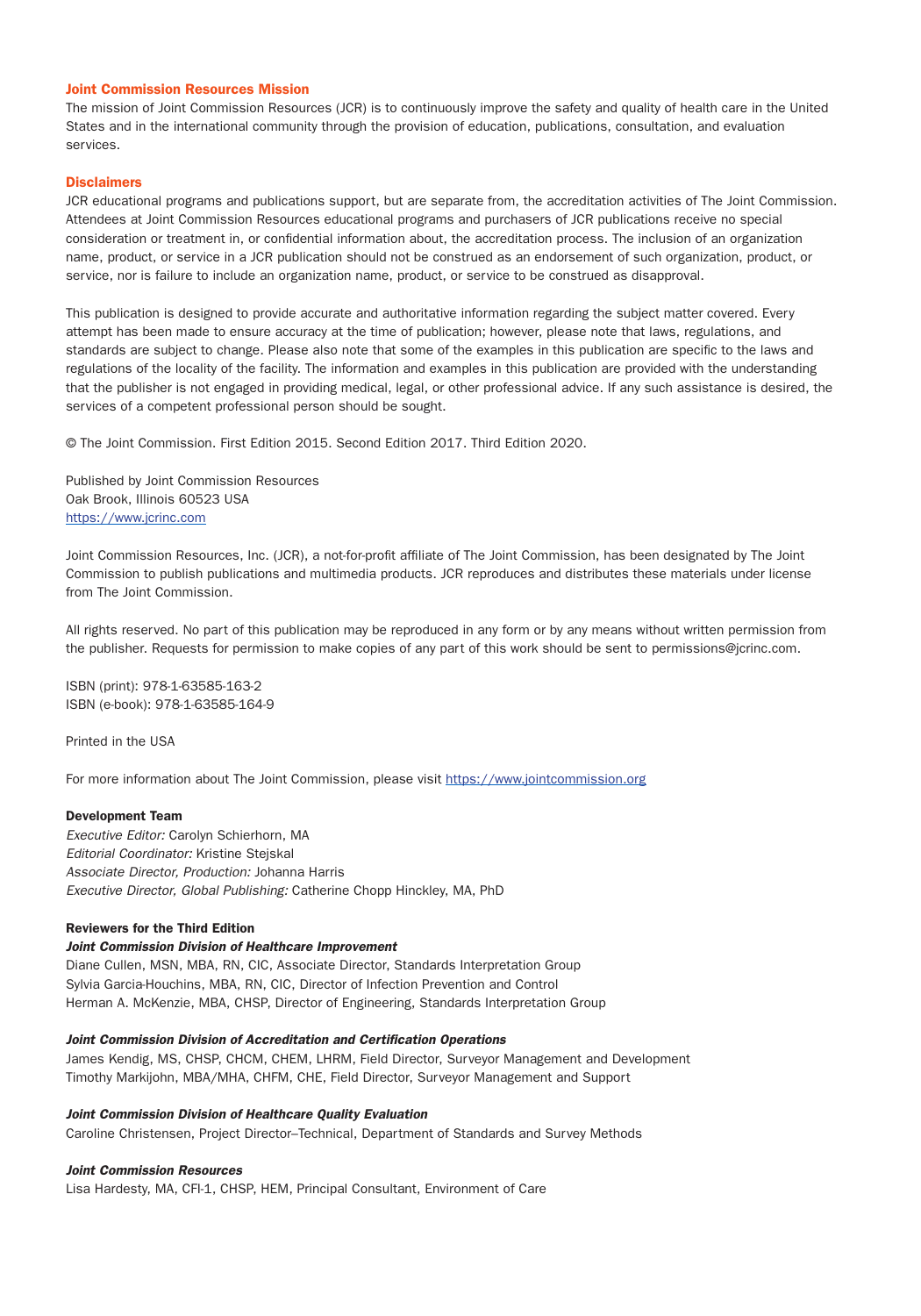## **Table of Contents**

| $\bullet$                                           |  |
|-----------------------------------------------------|--|
| $\bullet$                                           |  |
|                                                     |  |
| <b>Environment of Care Contact Sheet</b>            |  |
| Sample EC Committee Reporting Items Schedule        |  |
|                                                     |  |
|                                                     |  |
|                                                     |  |
| $\bullet$                                           |  |
|                                                     |  |
|                                                     |  |
| ٠                                                   |  |
| $\bullet$                                           |  |
|                                                     |  |
| Sample Safety Management Plan<br>٠                  |  |
| <b>EC Management Plan Evaluation Checklist</b>      |  |
| EC Management Plan Annual Evaluation Process Policy |  |
| <b>EC Tour Checklist</b><br>$\bullet$               |  |
| <b>EC Assessment Checklist</b>                      |  |
|                                                     |  |
|                                                     |  |
|                                                     |  |
|                                                     |  |
|                                                     |  |
|                                                     |  |
|                                                     |  |
|                                                     |  |
|                                                     |  |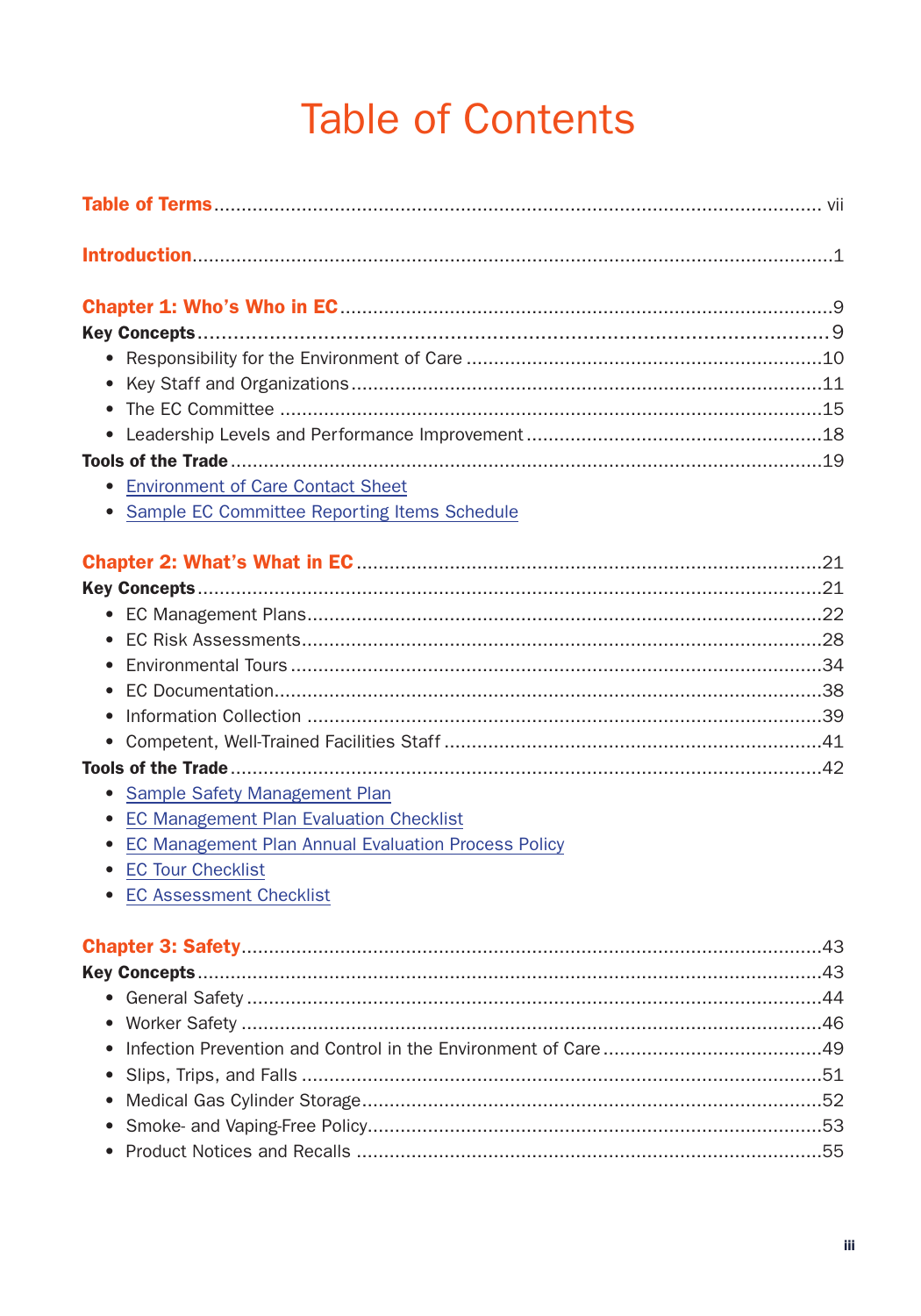|                                                                        | .56 |
|------------------------------------------------------------------------|-----|
| • Work Flow Assessment Checklist                                       |     |
| Environmental Services Checklist: Cleaning of Patient Rooms<br>٠       |     |
| Sharps Injury Administrative Controls Checklist                        |     |
| Smoke- and Vaping-Free Policy Development Checklist                    |     |
| Smoke- and Vaping-Free Policy Scripts<br>$\bullet$                     |     |
|                                                                        |     |
|                                                                        |     |
|                                                                        |     |
|                                                                        |     |
|                                                                        |     |
|                                                                        |     |
|                                                                        |     |
|                                                                        |     |
|                                                                        |     |
|                                                                        |     |
| <b>Environmental Risks for Workplace Violence Assessment Checklist</b> |     |
| Pocket Card: Workplace Violence De-Escalation Strategies               |     |
| <b>Security Risk Analysis Form</b>                                     |     |
|                                                                        |     |
|                                                                        | .75 |

| the contract of the contract of the contract of the contract of the contract of the contract of the contract of the contract of the contract of the contract of the contract of the contract of the contract of the contract o |  |
|--------------------------------------------------------------------------------------------------------------------------------------------------------------------------------------------------------------------------------|--|

- Hazardous Materials Inventory Form
- Hazardous Waste Storage Inspection Checklist
- Hazardous Chemicals—Engineering and Other Controls Checklist
- Eyewash Station/Drench Shower Risk Assessment Checklist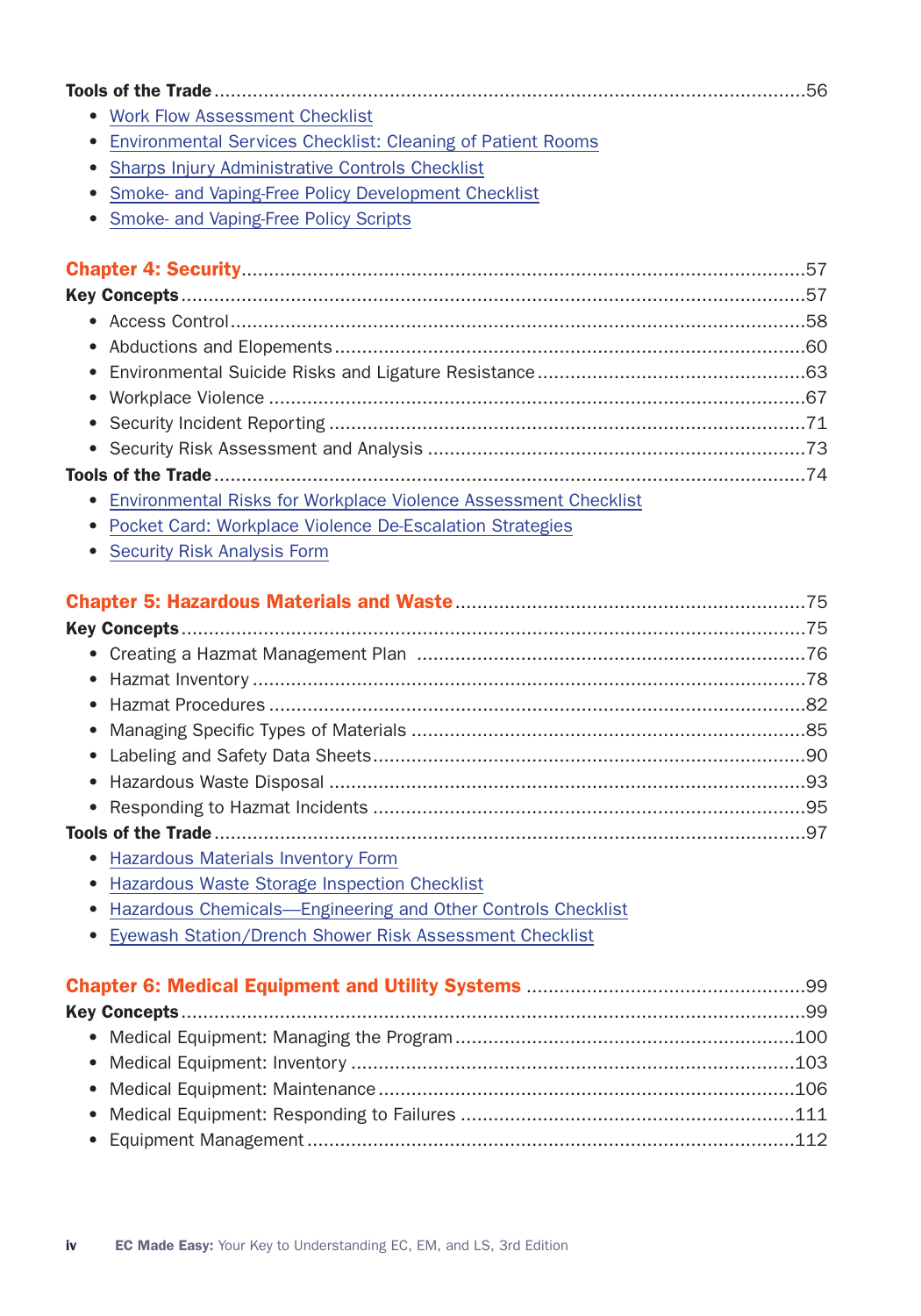- Medical Equipment and Utility Systems: Documentation Checklist
- AEM Program Checklist
- Ventilation in Critical Care Areas Policy
- Waterborne Pathogen Prevention Checklist
- Mock Tracer Worksheet: Utility Outages

- Fire Drill Matrix
- Testing by Time Frame
- Checklist for Compliance with Standard EC.02.03.05
- Quick-Look Door Check
- Fire Protection—Engineering Controls Checklist
- Fire Safety Equipment and Building Features Maintenance Policy
- Sample Life Safety Drawing Detail